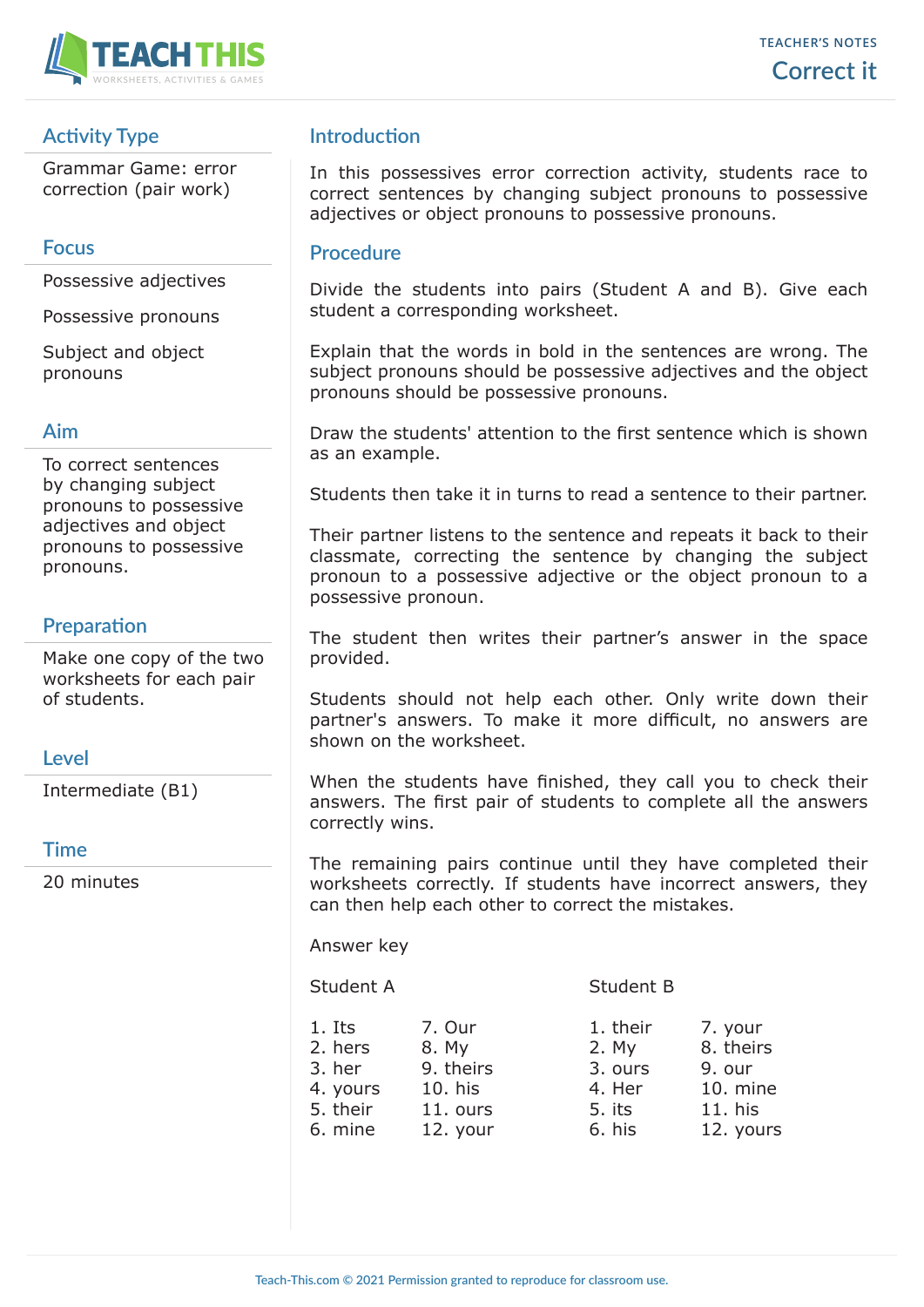

## **Student A**

Take it in turns to read each sentence to your partner. Your partner must listen and repeat the sentence back to you, correcting the word in **bold** to either a possessive adjective or possessive pronoun. Write your partner's answer in the space provided.

| Example: My brother is always on the phone with he girlfriend. | $\ldots$ his $\ldots$ |
|----------------------------------------------------------------|-----------------------|
| 1. Kim has a cat. It fur is white.                             | .                     |
| 2. Whose keys are these? Are they her?                         | .                     |
| 3. I think she forgot she bag.                                 | .                     |
| 4. Are they friends of you?                                    | .                     |
| 5. The boys missed they bus.                                   | .                     |
| 6. Yesterday, I went to the park with some friends of me.      | .                     |
| 7. We dog is like a member of the family.                      | .                     |
| 8. I name is Joshua. I am a high school student.               | .                     |
| 9. I found my shoes, but they still need to find them.         | .                     |
| 10. I didn't have an umbrella so Mark lent me him.             | .                     |
| 11. This isn't their car. It's us.                             | .                     |
| 12. The teacher wants to see you homework.                     | .                     |